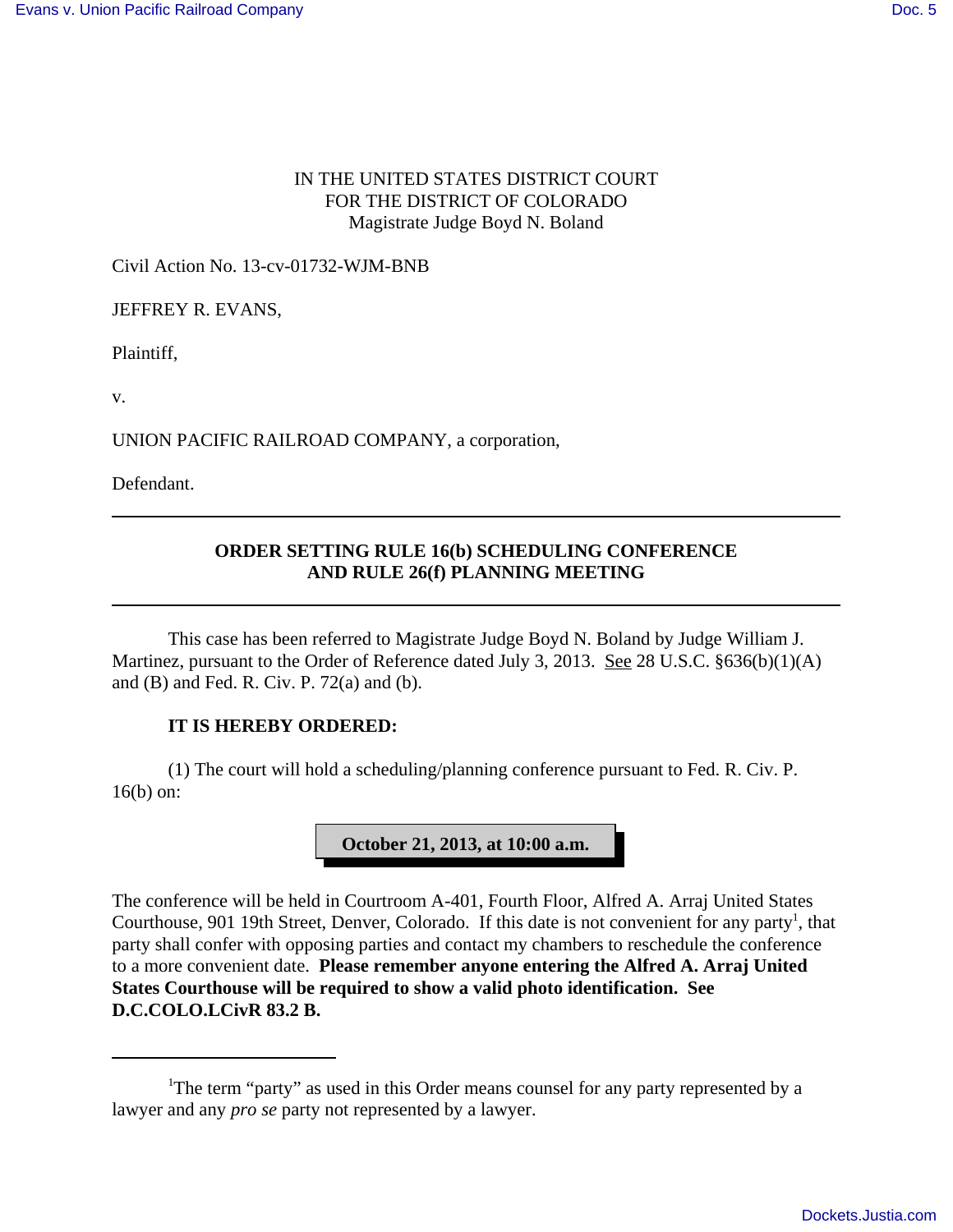A copy of the instructions for the preparation of a scheduling order and a form of scheduling order can be downloaded from the court's website at www.cod.uscourts.gov. (Click on "Forms" in the blue box at the left side of the screen and scroll down under the **Civil** section to the bold heading "Standardized Order Forms"). Parties shall prepare the proposed scheduling order in accordance with the court's form.

The parties shall submit their proposed scheduling order, pursuant to District of Colorado Electronic Case Filing ("ECF") Procedures V.5.1, including a copy of the proposed scheduling order in a WordPerfect or Word format sent via e-mailed to Boland\_Chambers@cod.uscourts.gov, all as required by ECF Procedure V.5.1. 5.12(A)(2) and  $5.12(B)(1)$  and  $(2)$ , on or before:

**October 14, 2013**

Attorneys and/or parties not participating in ECF shall submit their proposed scheduling order on paper to the Clerk's Office. However, if any party in the case is participating in ECF, it is the responsibility of that party to submit the proposed scheduling order pursuant to the District of Colorado ECF Procedures.

The plaintiff shall notify all parties who have not yet entered an appearance of the date and time of the scheduling/planning conference and provide a copy of this Order to those parties.

(2) In preparation for the scheduling/planning conference, the parties are directed to confer in accordance with Fed. R. Civ. P. 26(f) on or before:

**September 30, 2013**

The court encourages the parties to meet face to face, but if that is not possible, the parties may meet by telephone conference. All parties are jointly responsible for arranging and attending the Rule 26(f) meeting.

During the Rule 26(f) meeting, the parties shall discuss the nature and basis of their claims and defenses and the possibilities for a prompt settlement or resolution of the case; make or arrange for the disclosures required by Rule 26(a)(1); and develop their proposed scheduling/discovery plan. The parties should also discuss the possibility of informal discovery, such as conducting joint interviews with potential witnesses, joint meetings with clients, depositions via telephone, or exchanging documents outside of formal discovery.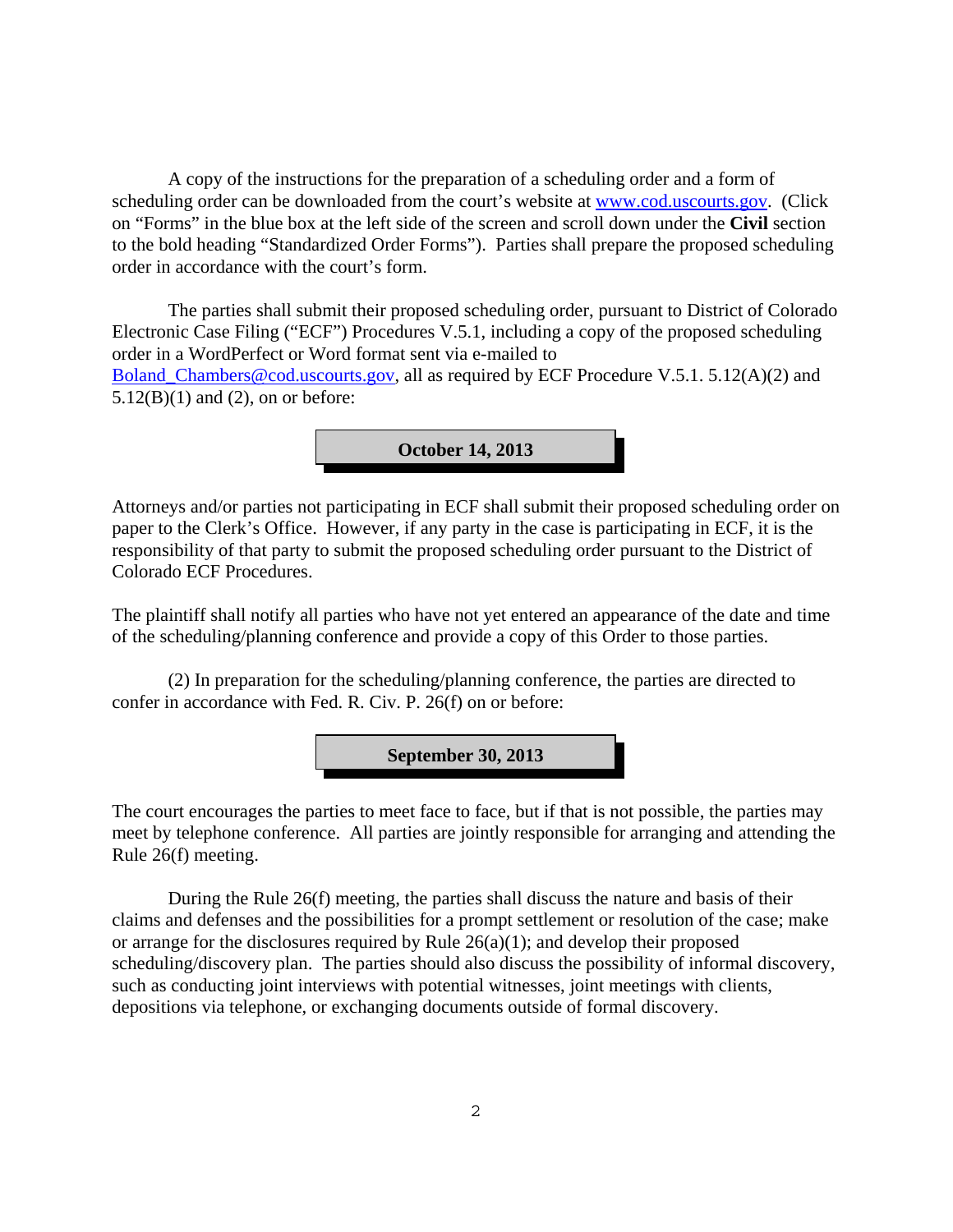In those cases in which (i) the parties' substantive allegations involve extensive computer-generated records; (ii) a substantial amount of disclosure or discovery will involve information or records in electronic form (i.e., e-mail, word processing, databases); (iii) expert witnesses will develop testimony based in large part on computer data and/or modeling; or (iv) any party plans to present a substantial amount of evidence in digital form at trial, the parties shall confer regarding steps they can take to preserve computer records and data, facilitate computer-based discovery, resolve privilege issues, limit discovery costs and delay, and avoid discovery disputes relating to electronic discovery. The parties shall be prepared to discuss these issues, as appropriate, in the proposed scheduling order and at the scheduling/planning conference.

These are the minimum requirements for the Rule 26(f) meeting. The parties are encouraged to have a comprehensive discussion and are required to approach the meeting cooperatively and in good faith. The parties are reminded that the purpose of the Rule 26(f) meeting is to expedite the disposition of the action, discourage wasteful pretrial activities, and improve the quality of any eventual trial through more thorough preparation. The discussion of claims and defenses shall be a substantive, meaningful discussion.

The parties are reminded that pursuant to Fed. R. Civ. P. 26(d) no discovery shall be sought prior to the Rule 26(f) meeting.

(3) The parties shall comply with the mandatory disclosure requirements of Fed. R. Civ. P.  $26(a)(1)$  on or before:



Counsel and parties are reminded that the mandatory disclosure requirements encompass computer-based evidence which may be used to support claims or defenses. Mandatory disclosures must be supplemented by the parties consistent with the requirements of Fed. R. Civ. P. 26(e). Mandatory disclosures and supplementation are not to be filed with the Clerk of the Court.

(4) All parties are expected to be familiar with the Local Rules of Practice for the District of Colorado. Copies are available from the Clerk of the Court, United States District Court for the District of Colorado, or through the District Court's web site: www.cod.uscourts.gov. All out-of-state counsel shall comply with D.C.COLO.LCivR 83.3 prior to the scheduling/planning conference.